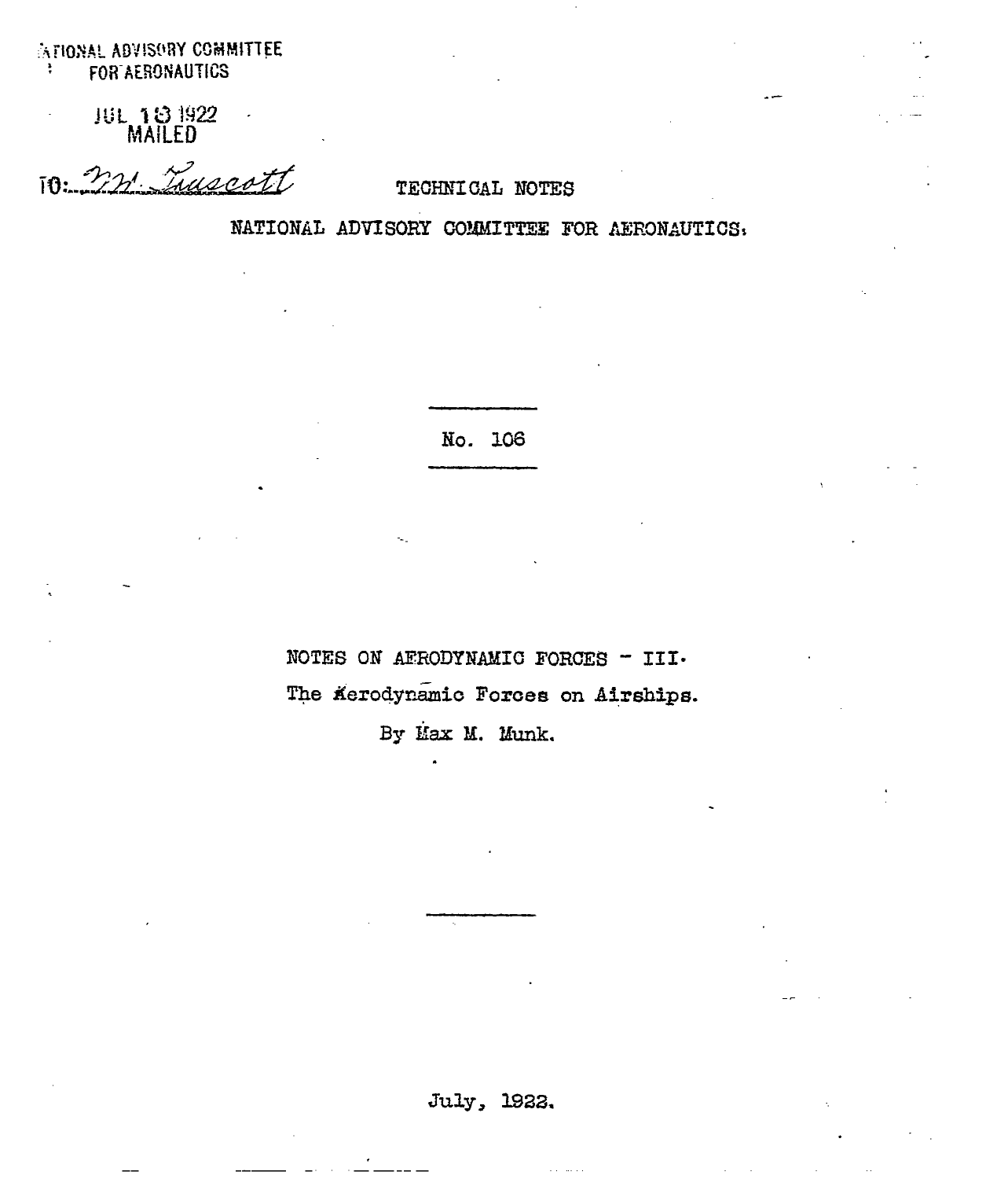NATIONAL ADVISORY COMMITTEE FOR AERONAUTICS.

 $\mathcal{L}_{\rm{max}}$ 

 $\mathcal{A}^{\text{out}}(\mathcal{A})$ 

TECHNICAL NOTE NO. 106.

NOTES ON AERODYNAMIC FORCES - III. The Aerodynamic Forces on Airships.

By Max M. Munk.

## Summary.

The results of the two preceding notes are applied to airships and checked with wind tunnel tests.

1. The Air Forces Observed on an Airship Model.

In the first two notes of this series I discussed the dynamical forces of bodies moving along a straight or curved path in a perfect fluid. In particular I considered the case of a straight and very elongated body and as special case again if bounded by a surface of revolution.

The hulls of modern rigid airships are mostly surfaces of revolution and rather elongated ones too. The ratio of the length to the greatest diameter varies from 6 to 10. With this elongation, particularly if greater than 8, the relations valid for infinite elongation require only a small correction, only a few percent, which can be estimated from the case of ellipsoids for which theforces are known for any elongation. It is true that the trans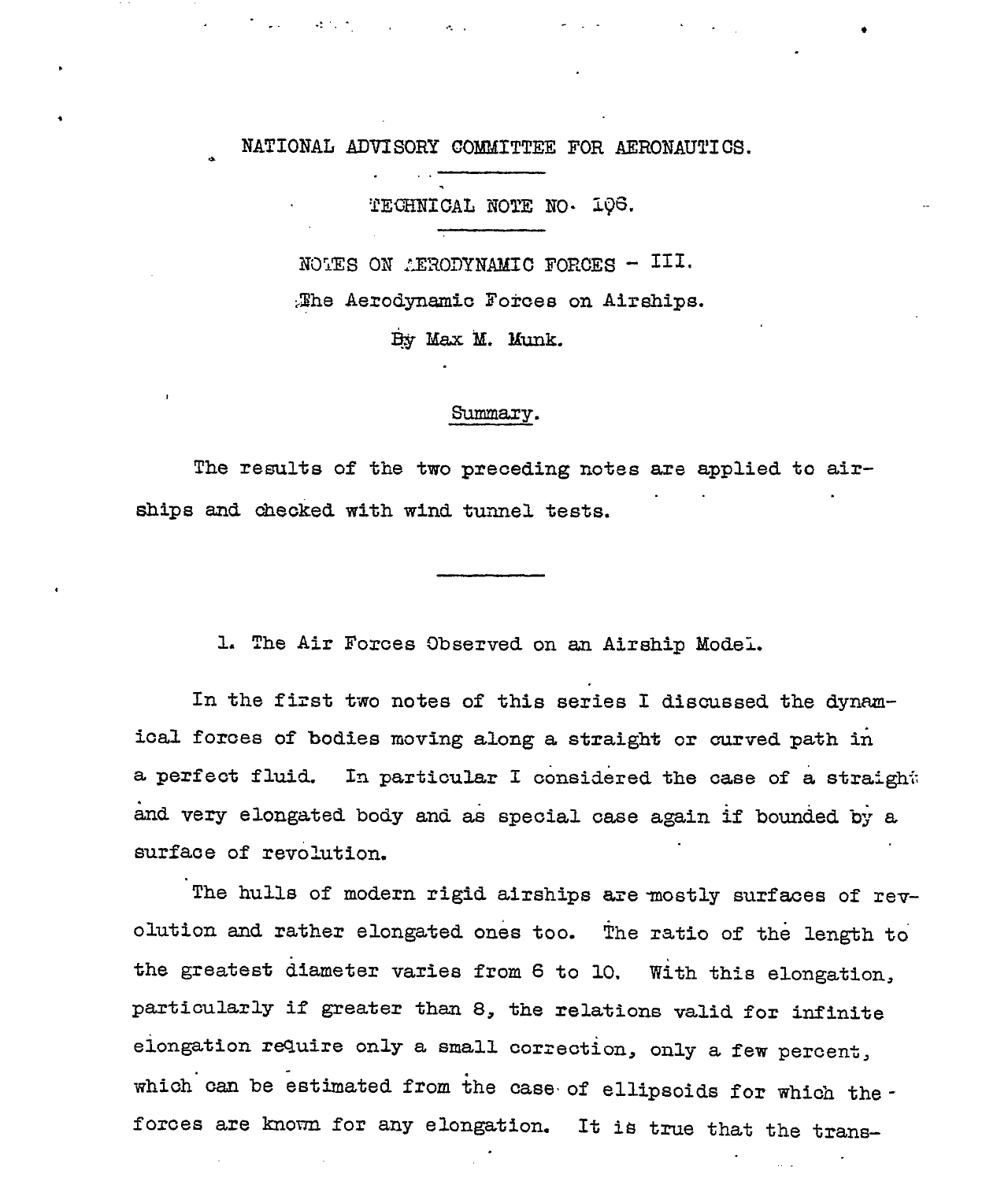verse forces are not only increased or decreased uniformly, but also the character of their distribution is slightly changed. But this can be neglected for most practical applications, and especially so since there are other differences between theoretical and the actual phenomena.

Serious differences are implied by the assumption that the air is a perfect fluid. It is not, and as a consequence the air forces do not agree with those in a perfect fluid. The resulting air force'is by no means ,, a resulting moment only; it is well known  $\cdots$ that the airship hull experiences both a drag and a lift, if inclined. The discussion of the drag is beyond the scope of this note. The lift is very small, less than one percent of the lift of a wing with tie same surface area. But the resulting moment is comparatively small too, and thus it happens as it appears from model tests with hulls, that the resulting moment about the center of volume is only about 70% of that expected in a perfect fluid. It appears however that the actual resulting moment is at least of the same range of magnitude and the contemplation of the perfect fluid gives therefore an explanation of the phenomenon. The difference can be explained. The flow is not perfectly irrotational but there are free vortices near the hull, especially at its rear end, when the air leaves the hull. They give a lift acting at the rear end of the hull and hence decreasing the unstable moment withrespeet to the center of volume. What is perhaps more important, they produce a kind of induced downwash, diminishing the effective angle of attack and hence the unstable moment.

-2- .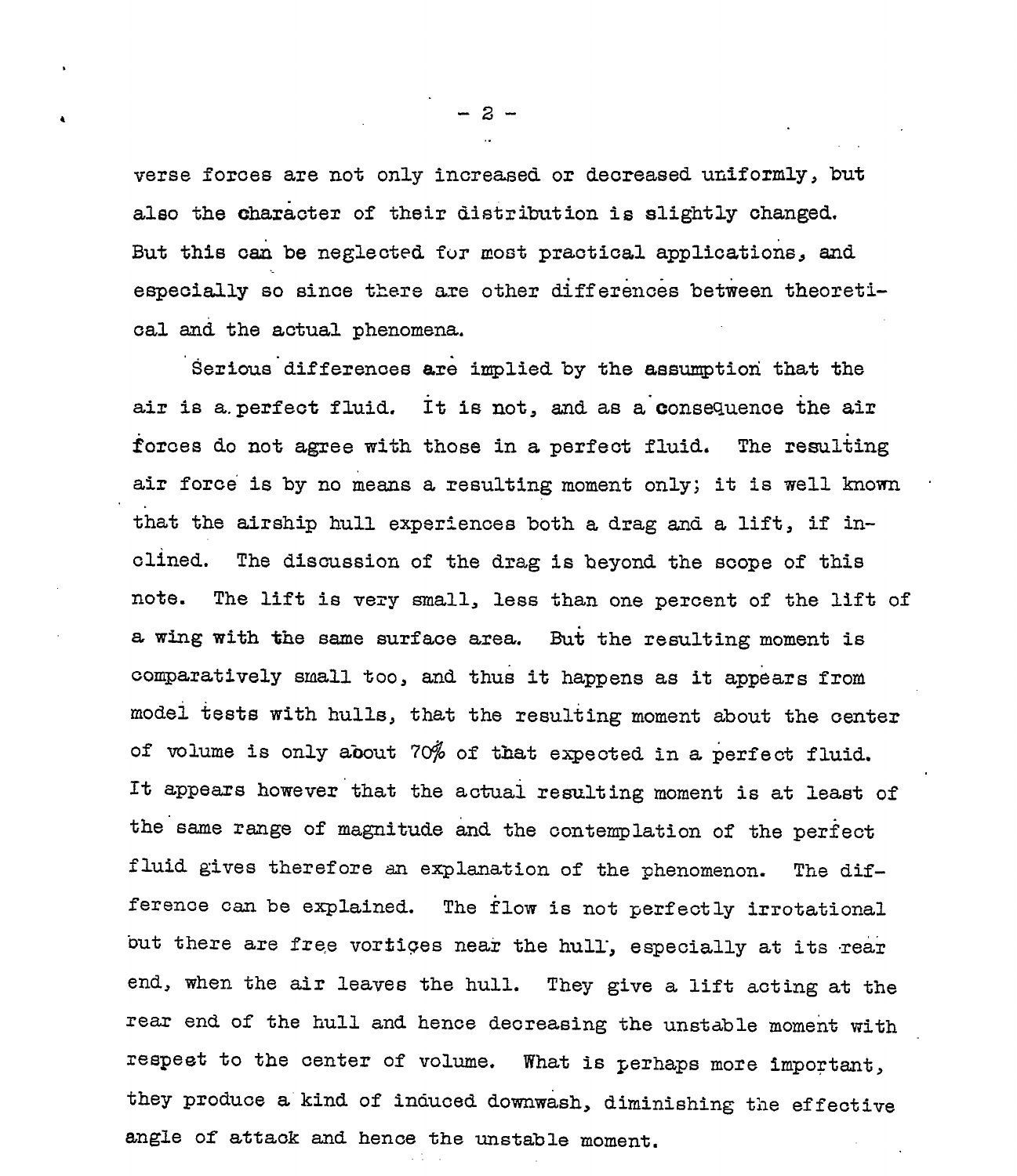This refers to airship hulls without fins, which are of no practical interest. Airship hulls with fins must be considered in . a &fferent way. The fins are a kind of wings and the flow around them, if they are inclined, is far from being even approximately irrotationalignd their lift is not zero. The circulation of the inclined fins is not zero and as they are arranged in the rear of the ship, the vertical flow induced by the fins around the hull is directed upwards if the ship is nosed up. Therefore the effective angle of attaok is increased and the influence of the lift of the hull itself is counteracted. For this reason it is to be expected that the'transverse forces of hulls with fins in air agree better with these in a perfect fluid. Some model tests to be discussed now confirm this.  $\bullet$ 

These tests give the lift and the moment with respect to the center of volume at different angles of attack and with two different sizes of fins. Compute the difference between the observed moment smd the expected moment of the hull alone, and divide the difference by the observed lift. The apparent center of pressure of the lift of the fins results. If this oenter of pressure is situated near the middle of the fins, and it is, it can be inferred that the actual flow of the air around the hull is not very different from the flow of a perfeot fluid. It follows then that the distribution of the transverse forces in a perfect fluid gives a good approximation of the actual distribution and not only for the case of straight flight under consideration, but also if the ship moves along a circular path. I

 $\overline{\phantom{0}}$ 

 $3 -$ 

.,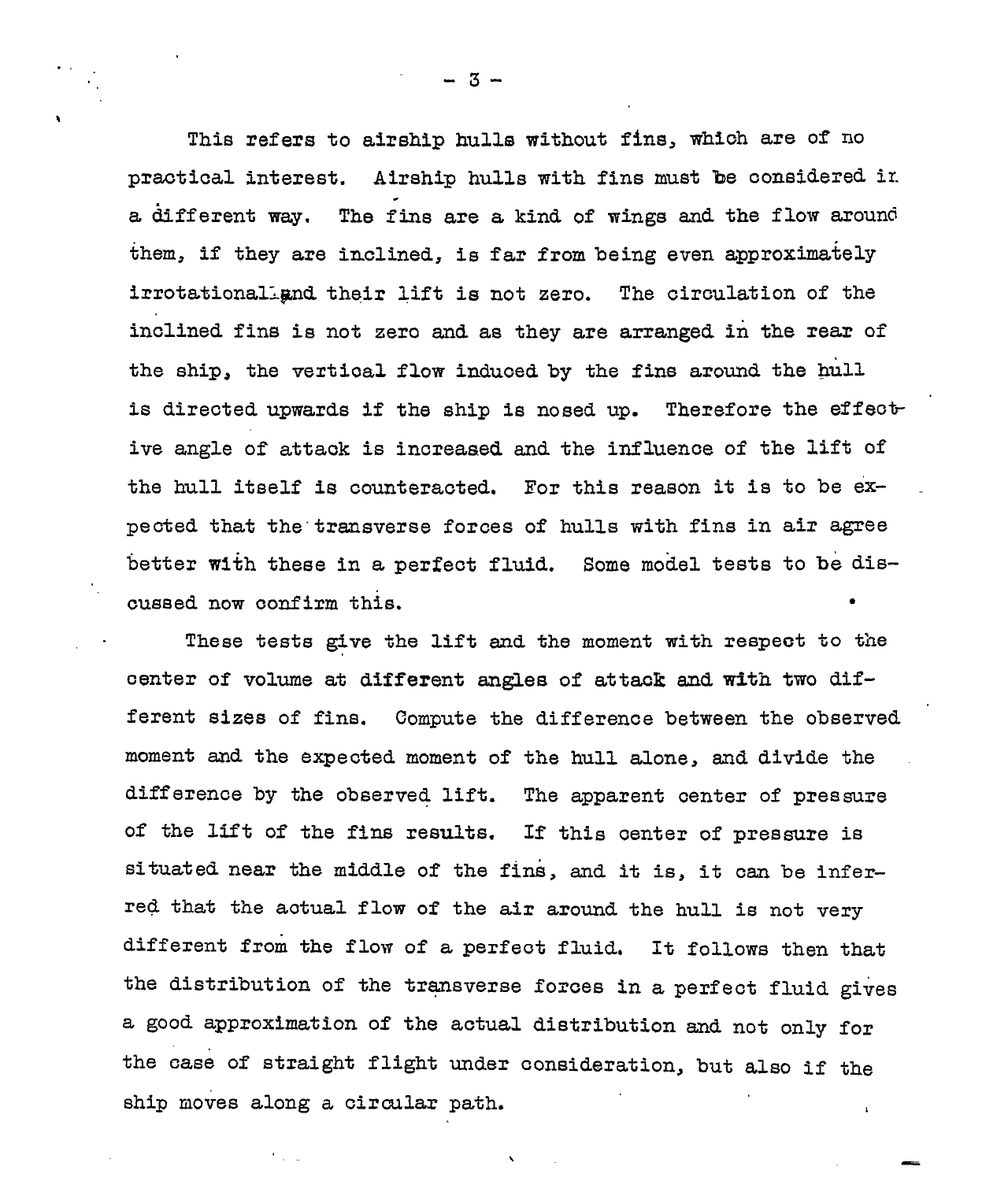The model tests which I prooeed to use were made by Georg Fuhrmann in the old Göttingen wind tunnel and published in the Zeitschrift für Flugtechnik und Motorluftschiffahrt, 1910. The model, represented in Fig. 1, had a length of 1145 mm., a maximum diameter of 188 mm., and a volume of 0.0182 cu.m. Two sets of fins were attached to the hull, one after another; the smaller fins were rectangular, 6.5  $\times$  13 cm., and the larger ones, 8  $\times$  15 cm.  $(Volume)^{2/3} = 0.069$  sq.m. In Fig. 1, both fins are put in. The diagram in Fig. 2 gives both the observed lift end the moment with respect to  $\rho V$ , expressed by means of absolute coefficients. They are reduced to the unit of the dynamical pressure and also the moment is reduced to the unit of the volume, and the lift to the unit of  $(Volume)^{2/3}$ .

Diagram Fig. 3 shows'the position of the oenter of pressure computed as described before, and expressed as fraction of the entire length. The two horizontal lines represent the leading and the trailing end of the fins. It appears that for both sizes of the fins the curves nearly agree, particularly for greater angles of attack at which the tests are more accurate. The center of pressure is situated at about 4@ of the chord of the fins. I conclude from this that the theory of a perfect fluid gives a good indication of the actual distribution of the transverse forces. Due to the small scale of the model, the agreement may be even better with actual airships.

-4"

 $\bullet$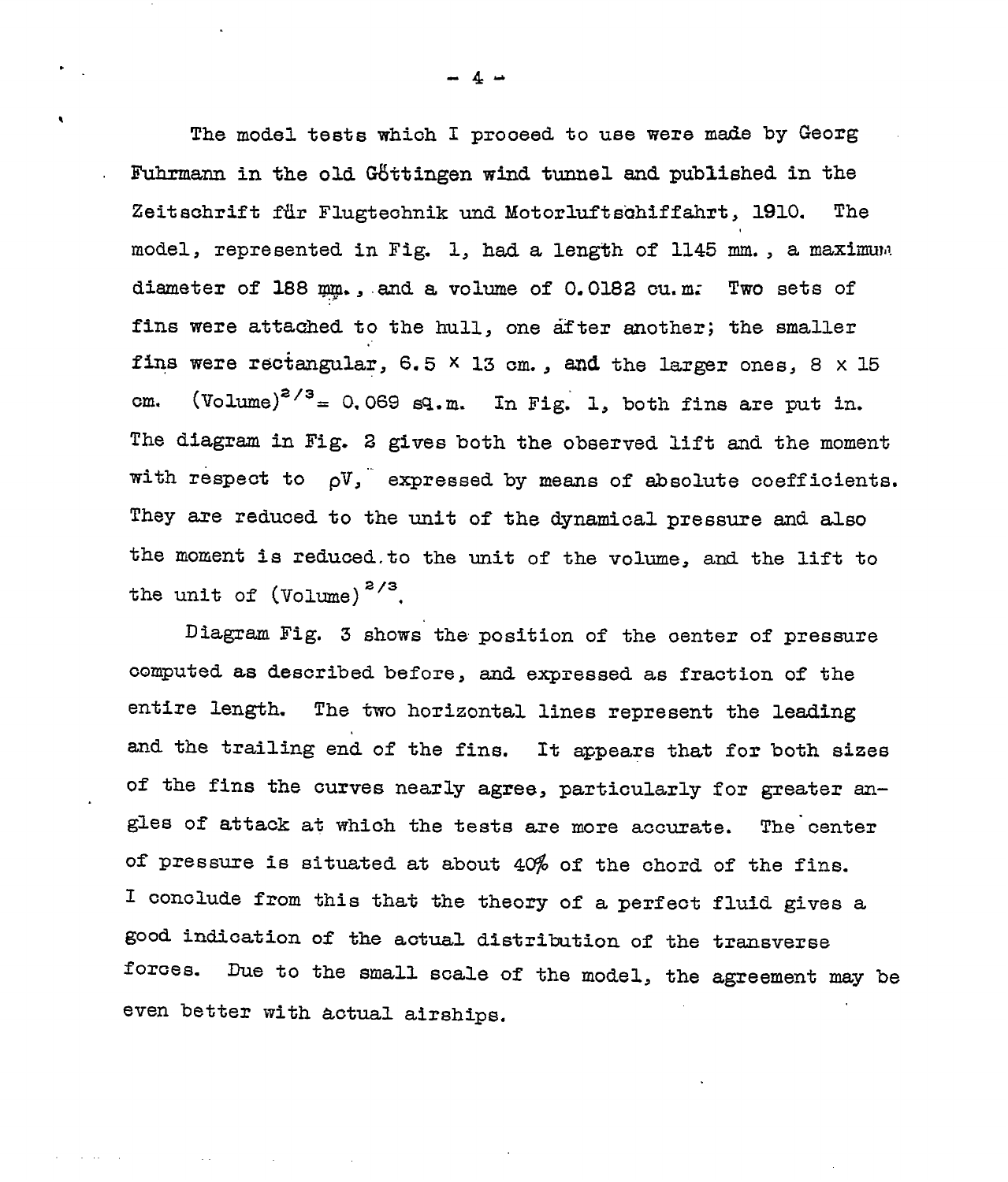## 2. Remark on the Required Size of the Fins.

.

.

.

●

The last examination seems to indicate that the unstable moment of the hull agrees nearly with that in a perfect fluid. Now the actual airships with fins are statically unstable, but not much so, and for the present general discussion it can be assumed . that the unstable moment of the hull is nearly neutralized-by the transverse force of the fins. I have shown that this unstable moment is  $M = (Volume) (k_2 - k_1) V^2 \frac{\rho}{2} \sin 2 \alpha$ , where  $(k_2 - k_1)$ denotes the faotor of correction due to finite elongation. Its magnitude is discussed in the first note of this saries. Hence the transverse force of the fins must be about  $\frac{m}{a}$ the distance between the fin and the center of gravity of the ship. Then the effective area of the fins, that is, the area of a wing giving the same lift in a two-dimensional flow follows:

$$
\frac{(\text{Volume}) (k_g - k_1)}{a}
$$

Taking into account the span  $b$  of the fins, that is, the distance of two utmost points of a pair of fins, the effective fin area S must be

$$
\frac{\text{(Volume)} (k_a - k_1)}{a} \times \frac{1 + 2 \frac{S}{b^2}}{\pi}
$$

This area S however is greater than the actual fin area. Its exact size is uncertain but a far better approximation than the fin area is obtained by taking the projection of the fins and  $\cdot$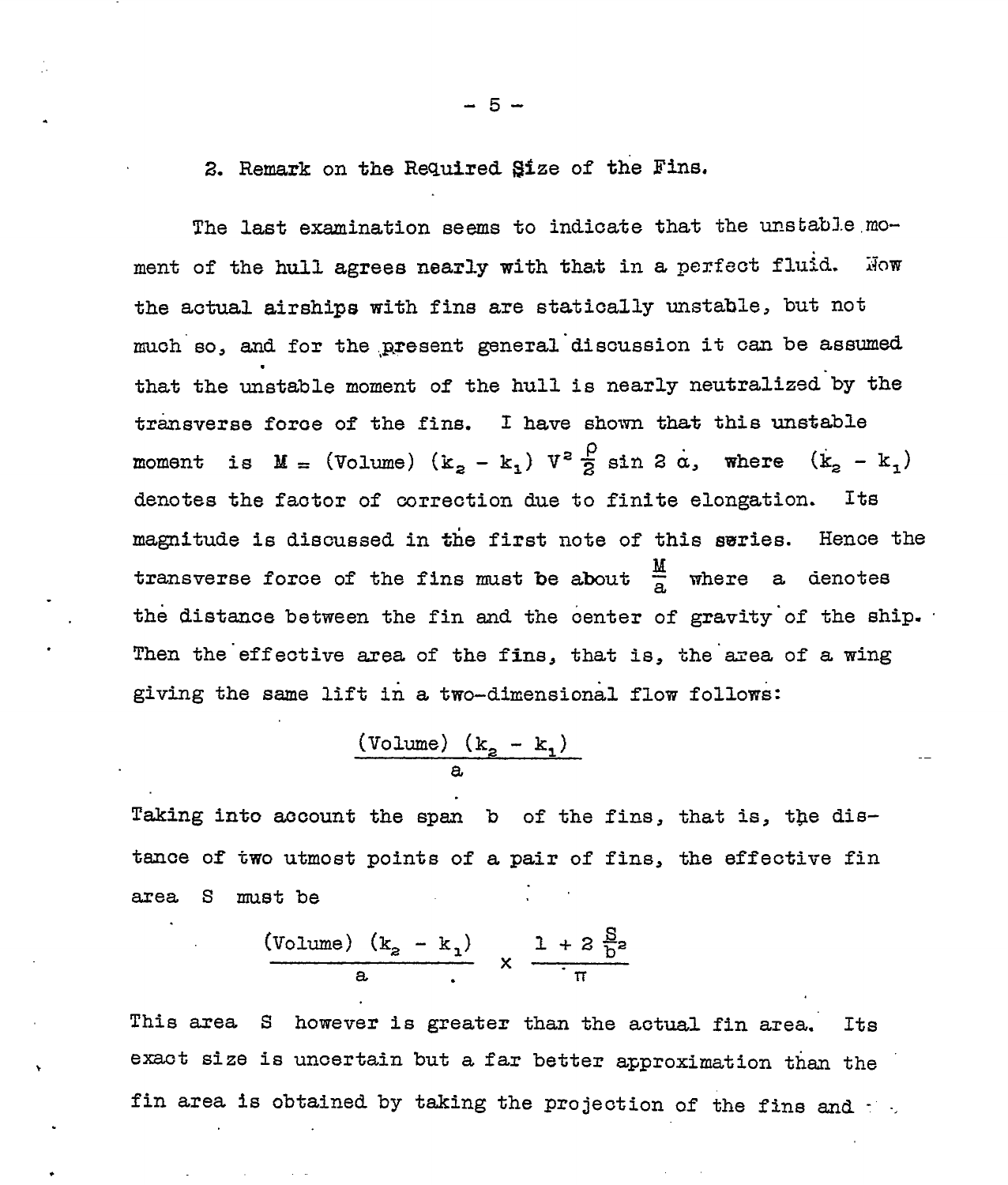the part of the hull between them. This is particularly true if the diameter of the hull between the fins is small.

If the ends of two airships are similar, it follows that the fin area must be proportional to (Volume)/a or, less exaot; to the greatest cross section rather than to  $(V_{\text{olume}})^{2/3}$ .

This refers to circular section airships. Hulls with elliptical section require greater fins parallel to the greater plan view. If the greater axis of the ellipse is horizontal, such ships are subjected to the same bending moments for equal lift and size, but the section modulus is smaller, and hence the stresses are in creased. They require, however, a smaller angle of attack for the . ssme lift. The reverse holds true for elliptical sections with the greater axes vertical.

3. The Airship in circular Flight.

.

.

If the airship flies along-a circular path, the centrifugal force must be neutralized by the transverse force of the fin, for only the fin gives a considerable resultant transverse force. At the same time the fin is supposed nearly to neutralize the unsta ble moment. I have shown now in the previous note that the angular . velocity, though indeed producing a considerable change of the distribution of the transverse forces, and hence of the bending moments, does not give rise to a resulting force or moment. Hence the ship flying along the circular path must be inclined by the same angle as if the transverse force is produced during a rectilinear flight. From the equation of the transverse force

—

-6-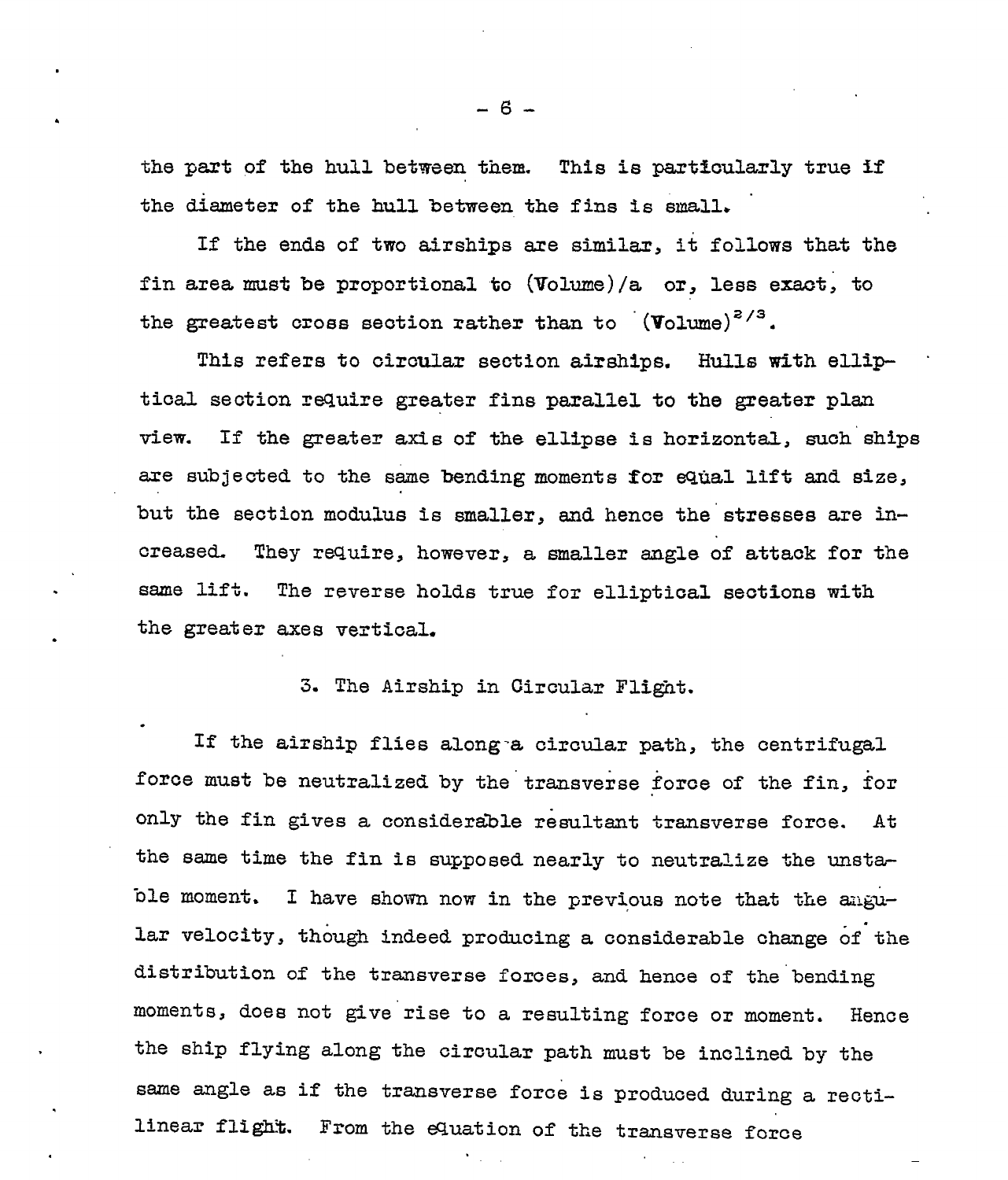$$
\text{Vol } \rho \frac{v^2}{R} = \frac{\text{Vol } (k_2 - k_1) v^2 \frac{\rho}{2} \sin 2\alpha}{a}
$$

it follows that approximately the angle is

$$
\alpha \sim \frac{a}{R} \frac{1}{k_2 - k_1}
$$

This expression in turn oan be used fur the determination of the distribution of the transverse forces due to the inclination. The resultant transverse force is produced by the inclination of the fins. The rotation of the rudder has chiefly the purpose of neutralizing the damping moment of the fins themselves.

From the last relation follows the distribution of the transverse foroes due to the inclination

$$
\frac{dS}{dx}V^2\frac{\rho}{2}\frac{2a}{R}dx
$$

.

.

This is only one part of the transverse forces. The other part is due to the angular velocity, it is approximately

$$
(2) \t k_{z} \frac{2x}{R} \frac{dS}{dx} V^z \frac{\rho}{2} dx + (k_z + \sin \alpha) \frac{V^z \rho}{R} S dx,
$$

as proven in the previous note. Another secondary mentioned in the second note, can be neglected. The first term in (2) together with (1) gives a part of the bending moment. The second term in (2) (having the opposite direction as the first one and as the centrifugal force) ia almost neutzalizea by the centrifugal forces of the ship and gives additional bending moments not very considerable either. It appears then that the ship experi-

$$
\mathbf{L}^{\text{max}}
$$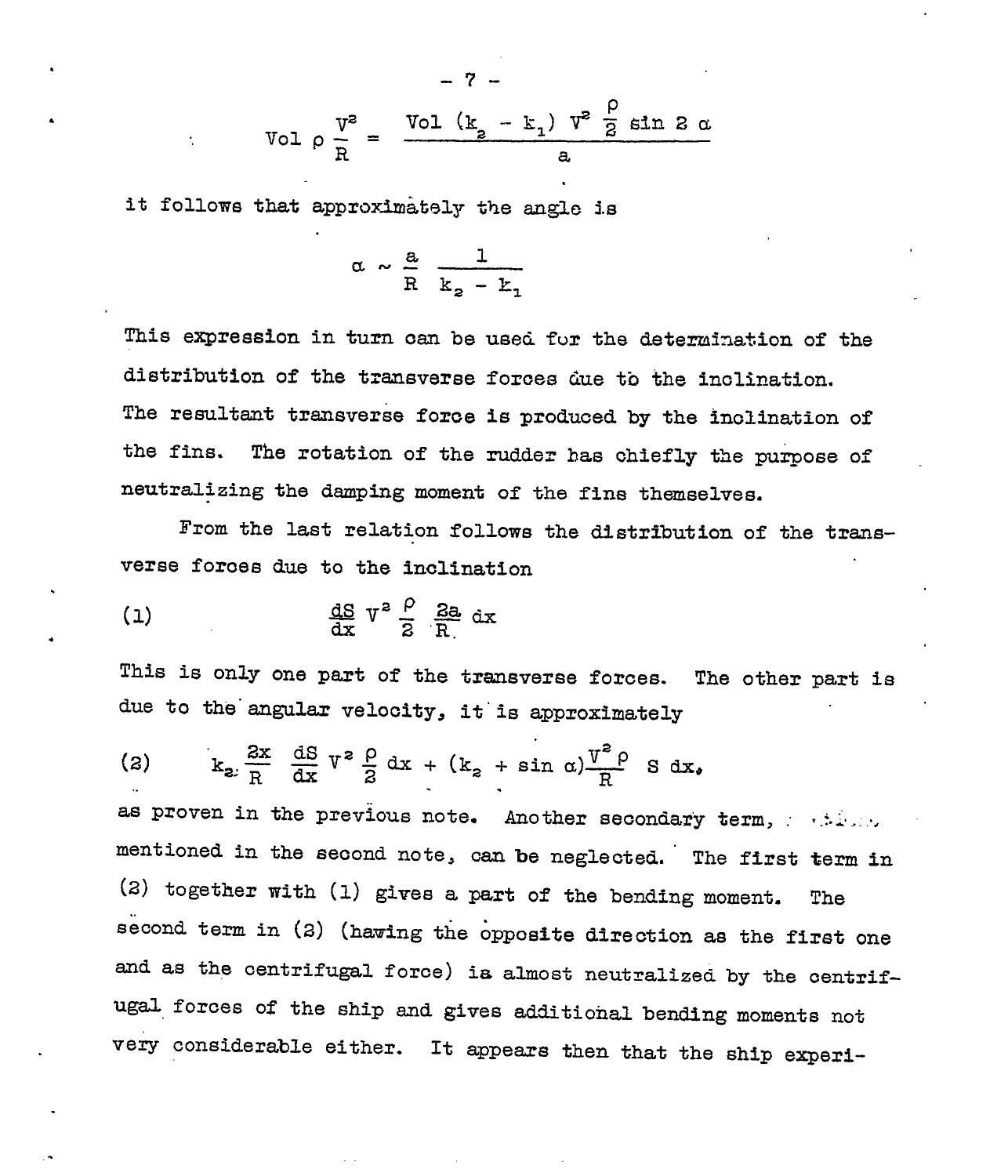ences smaller bending moments when creating an air force opposite ' to the centrifugal force than when creating the same transverse force during a straight flight. For ships with elliptical sections this cannot be said so generally. The second term in (2) will then less perfectly neutralize the centrifugal force, if that can be said at all and the bending moments become greater in most cases.

 $\mathbf{v}$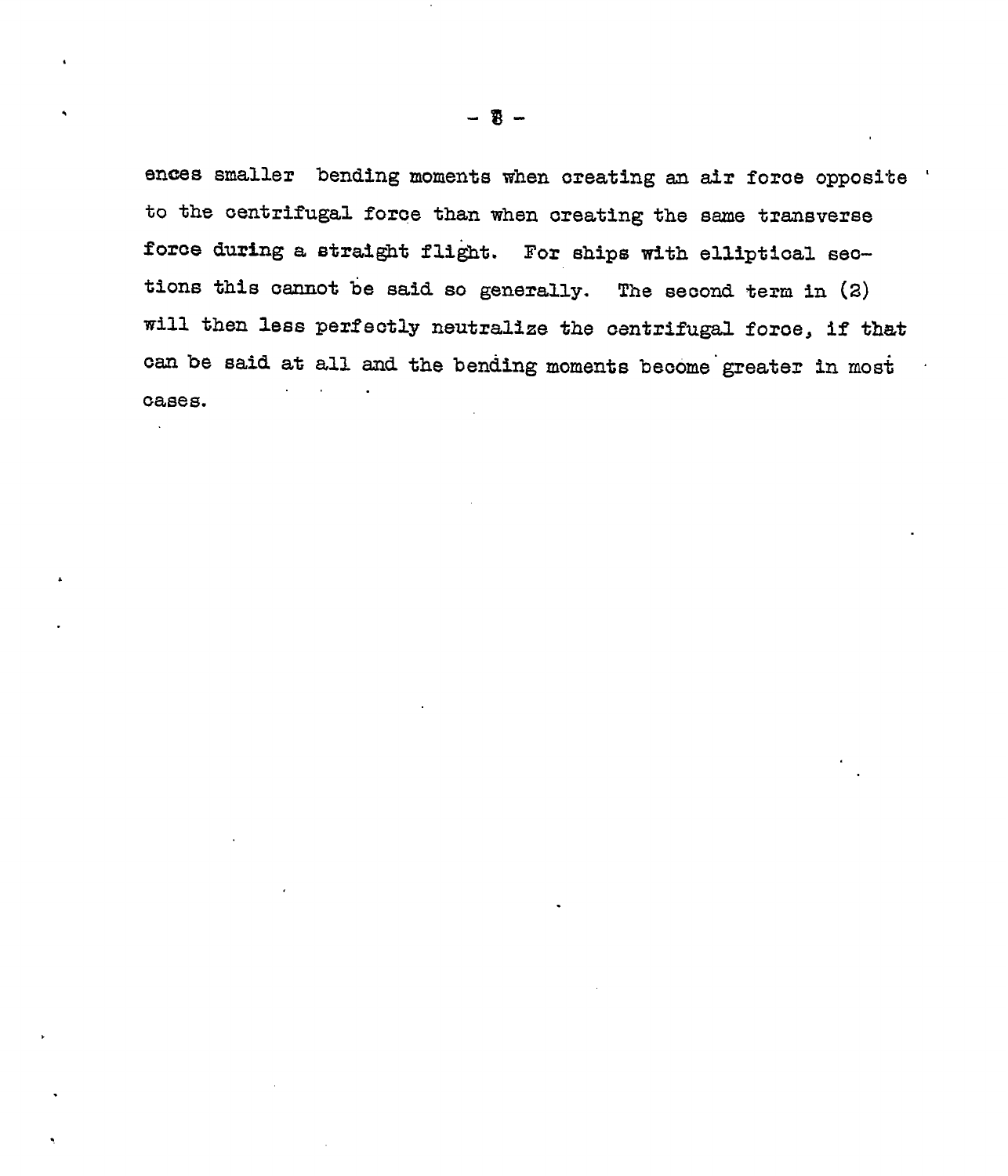

Fig. 1.